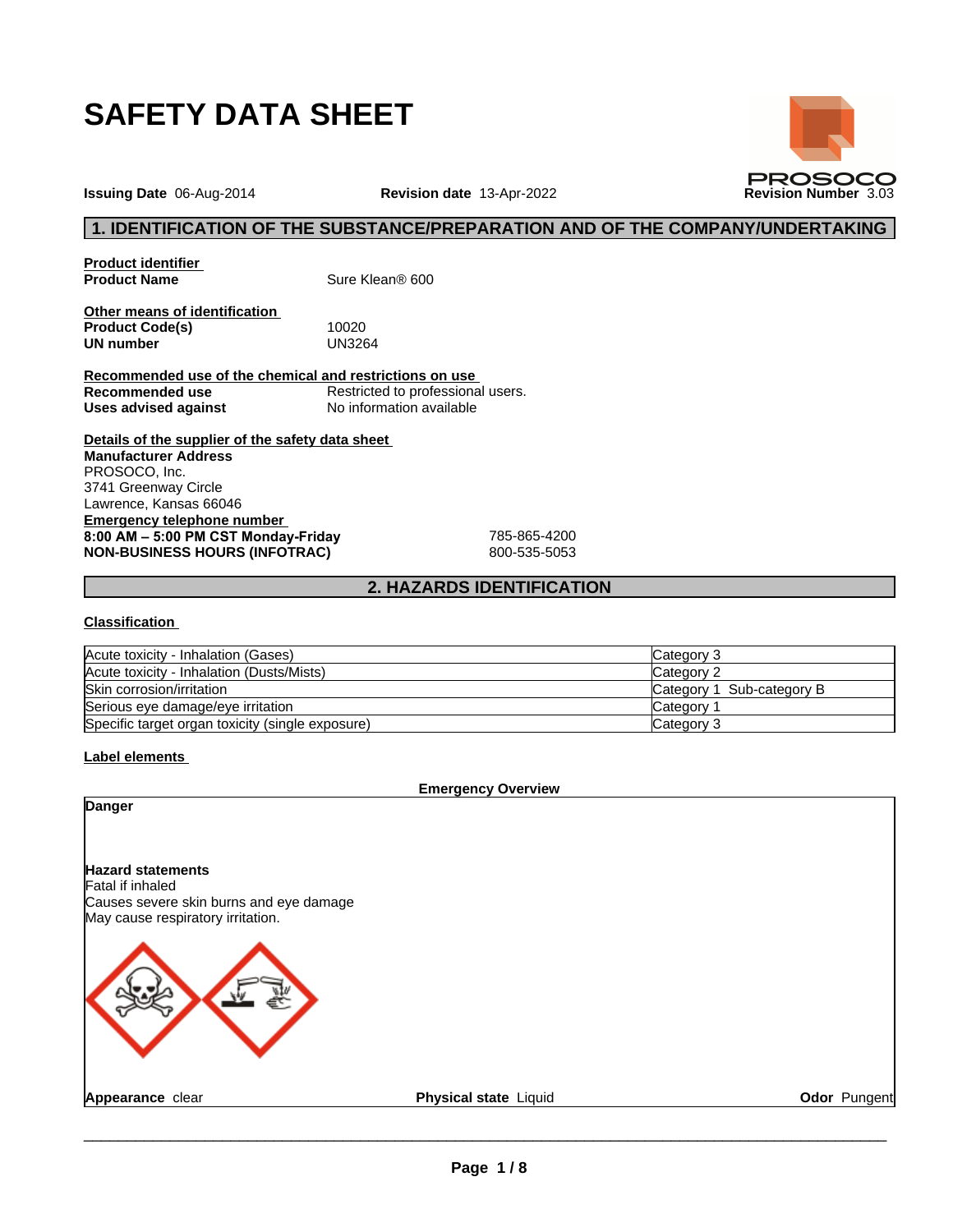### **Precautionary Statements - Prevention**

Use only outdoors or in a well-ventilated area Do not breathe dust/fume/gas/mist/vapors/spray Wear respiratory protection Wash face, hands and any exposed skin thoroughly after handling Wear protective gloves/protective clothing/eye protection/face protection

## **Precautionary Statements - Response**

Immediately call a POISON CENTER or doctor/physician IF IN EYES: Rinse cautiously with water for several minutes. Remove contact lenses, if present and easy to do. Continue rinsing Immediately call a POISON CENTER or doctor/physician IF ON SKIN (or hair): Remove/Take off immediately all contaminated clothing. Rinse skin with water/shower Wash contaminated clothing before reuse IF INHALED: Remove victim to fresh air and keep at rest in a position comfortable for breathing Immediately call a POISON CENTER or doctor/physician Call a POISON CENTER or doctor/physician if you feel unwell IF SWALLOWED: Rinse mouth. DO NOT induce vomiting **3. COMPOSITION/INFORMATION ON INGREDIENTS**<br> **3. COMPOSITION/INFORMATION ON INGREDIENTS**<br> **3. COMPOSITION/INFORMATION ON INGREDIENTS**<br> **3. COMPOSITION/INFORMATION ON INGREDIENTS**<br> **13. COMPOSITION/INFORMATION ON INGREDIENT** 

 $\_$  ,  $\_$  ,  $\_$  ,  $\_$  ,  $\_$  ,  $\_$  ,  $\_$  ,  $\_$  ,  $\_$  ,  $\_$  ,  $\_$  ,  $\_$  ,  $\_$  ,  $\_$  ,  $\_$  ,  $\_$  ,  $\_$  ,  $\_$  ,  $\_$  ,  $\_$  ,  $\_$  ,  $\_$  ,  $\_$  ,  $\_$  ,  $\_$  ,  $\_$  ,  $\_$  ,  $\_$  ,  $\_$  ,  $\_$  ,  $\_$  ,  $\_$  ,  $\_$  ,  $\_$  ,  $\_$  ,  $\_$  ,  $\_$  ,

### **Precautionary Statements - Storage**

Store locked up Store in a well-ventilated place. Keep container tightly closed

### **Precautionary Statements - Disposal**

Dispose of contents/container to an approved waste disposal plant

# **Hazards not otherwise classified (HNOC)**

| Hazards not otherwise classified (HNOC)<br><b>Other information</b> |                                                                                                                            |            |                     |
|---------------------------------------------------------------------|----------------------------------------------------------------------------------------------------------------------------|------------|---------------------|
|                                                                     | <b>3. COMPOSITION/INFORMATION ON INGREDIENTS</b>                                                                           |            |                     |
|                                                                     |                                                                                                                            |            |                     |
| <b>Chemical name</b>                                                | CAS No.                                                                                                                    | Weight-%   | <b>Trade Secret</b> |
| Water                                                               | 7732-18-5                                                                                                                  | $60 - 100$ | $\star$             |
| Hydrogen Chloride                                                   | 7647-01-0                                                                                                                  | $10 - 30$  | $\star$             |
|                                                                     | * The exact percentage (concentration) of composition has been withheld as a trade secret.<br><b>4. FIRST AID MEASURES</b> |            |                     |
| Description of first aid measures                                   |                                                                                                                            |            |                     |
| <b>General advice</b>                                               | Immediate medical attention is required.                                                                                   |            |                     |

## **Description of first aid measures**

| <b>General advice</b>                                       | Immediate medical attention is required.                                                                                                                                                            |
|-------------------------------------------------------------|-----------------------------------------------------------------------------------------------------------------------------------------------------------------------------------------------------|
| Eye contact                                                 | Keep eye wide open while rinsing. Immediate medical attention is required. Rinse<br>immediately with plenty of water, also under the eyelids, for at least 15 minutes. Do not rub<br>affected area. |
| <b>Skin Contact</b>                                         | Immediate medical attention is required. Wash off immediately with soap and plenty of<br>water while removing all contaminated clothes and shoes.                                                   |
| <b>Inhalation</b>                                           | Remove to fresh air. Call a physician or poison control center immediately. If not breathing,<br>give artificial respiration. If breathing is difficult, give oxygen.                               |
| Ingestion                                                   | Do NOT induce vomiting. Never give anything by mouth to an unconscious person. Rinse<br>mouth. Drink plenty of water. Call a physician or poison control center immediately.                        |
| Self-protection of the first aider                          | Use personal protective equipment as required. Avoid contact with skin, eyes or clothing.                                                                                                           |
| Most important symptoms and effects, both acute and delayed |                                                                                                                                                                                                     |

 $\_$  ,  $\_$  ,  $\_$  ,  $\_$  ,  $\_$  ,  $\_$  ,  $\_$  ,  $\_$  ,  $\_$  ,  $\_$  ,  $\_$  ,  $\_$  ,  $\_$  ,  $\_$  ,  $\_$  ,  $\_$  ,  $\_$  ,  $\_$  ,  $\_$  ,  $\_$  ,  $\_$  ,  $\_$  ,  $\_$  ,  $\_$  ,  $\_$  ,  $\_$  ,  $\_$  ,  $\_$  ,  $\_$  ,  $\_$  ,  $\_$  ,  $\_$  ,  $\_$  ,  $\_$  ,  $\_$  ,  $\_$  ,  $\_$  ,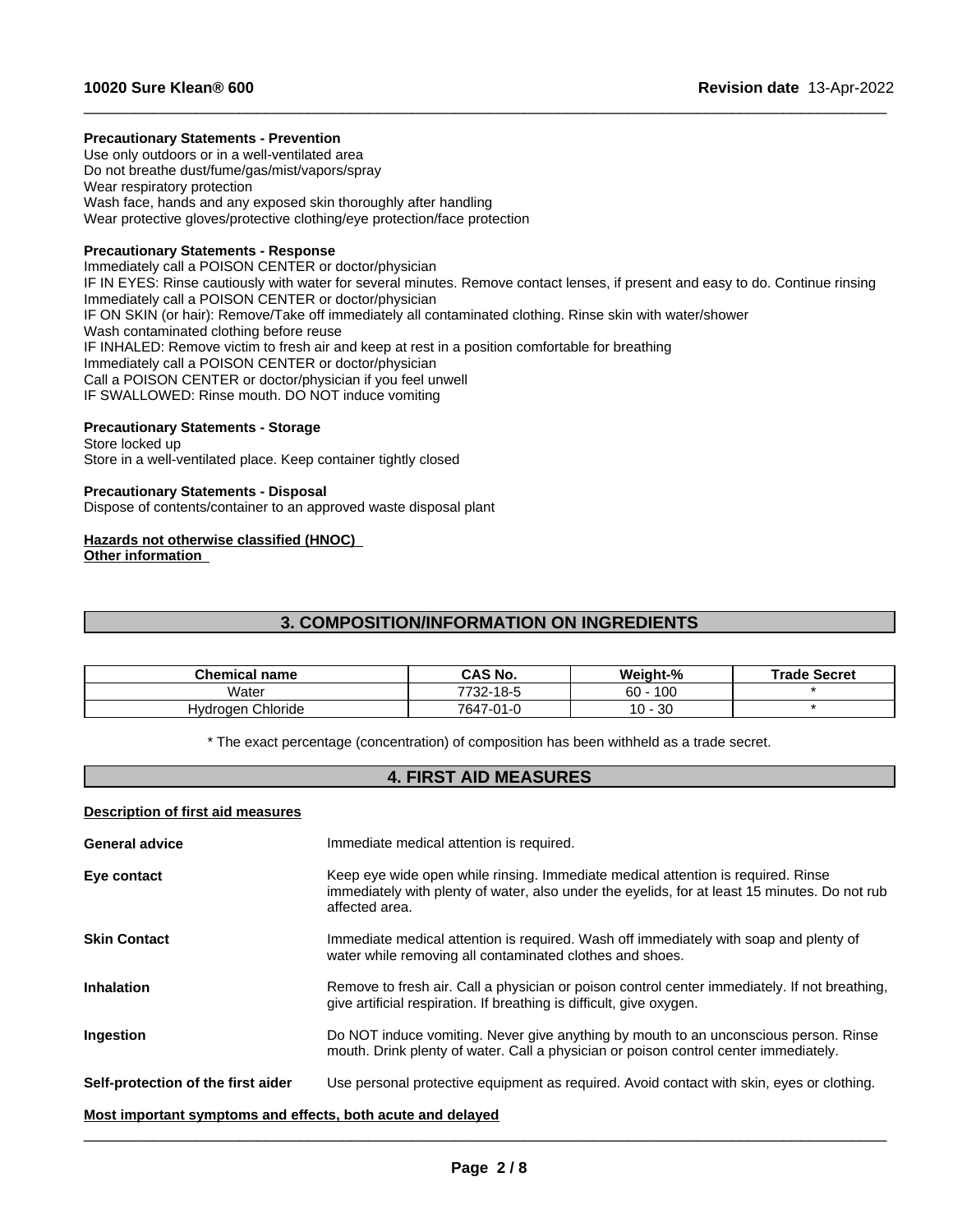| <b>Symptoms</b>    | The product causes burns of eyes, skin and mucous membranes.                                                                                                                                                                                                                                                                                                              |  |  |
|--------------------|---------------------------------------------------------------------------------------------------------------------------------------------------------------------------------------------------------------------------------------------------------------------------------------------------------------------------------------------------------------------------|--|--|
|                    | Indication of any immediate medical attention and special treatment needed                                                                                                                                                                                                                                                                                                |  |  |
| Note to physicians | Product is a corrosive material. Use of gastric lavage or emesis is contraindicated.<br>Possible perforation of stomach or esophagus should be investigated. Do not give<br>chemical antidotes. Asphyxia from glottal edema may occur. Marked decrease in blood<br>pressure may occur with moist rales, frothy sputum, and high pulse pressure. Treat<br>symptomatically. |  |  |

 $\_$  ,  $\_$  ,  $\_$  ,  $\_$  ,  $\_$  ,  $\_$  ,  $\_$  ,  $\_$  ,  $\_$  ,  $\_$  ,  $\_$  ,  $\_$  ,  $\_$  ,  $\_$  ,  $\_$  ,  $\_$  ,  $\_$  ,  $\_$  ,  $\_$  ,  $\_$  ,  $\_$  ,  $\_$  ,  $\_$  ,  $\_$  ,  $\_$  ,  $\_$  ,  $\_$  ,  $\_$  ,  $\_$  ,  $\_$  ,  $\_$  ,  $\_$  ,  $\_$  ,  $\_$  ,  $\_$  ,  $\_$  ,  $\_$  ,

# **5. FIRE-FIGHTING MEASURES**

# **Suitable Extinguishing Media**

Use extinguishing measures that are appropriate to local circumstances and the surrounding environment.

**Unsuitable Extinguishing Media** Caution: Use of water spray when fighting fire may be inefficient.

### **Specific hazards arising from the chemical**

The product causes burns of eyes, skin and mucous membranes. Thermal decomposition can lead to release of irritating and toxic gases and vapors. In the event of fire and/or explosion do not breathe fumes.

### **Protective equipment and precautions for firefighters**

As in any fire, wear self-contained breathing apparatus pressure-demand, MSHA/NIOSH (approved or equivalent) and full protective gear.

# **6. ACCIDENTAL RELEASE MEASURES**

#### **Personal precautions, protective equipment and emergency procedures**

| <b>Personal precautions</b>                                                                                                                                              | Use personal protective equipment as required. Evacuate personnel to safe areas. Avoid<br>contact with skin, eyes or clothing. Keep people away from and upwind of spill/leak.                                                       |  |  |
|--------------------------------------------------------------------------------------------------------------------------------------------------------------------------|--------------------------------------------------------------------------------------------------------------------------------------------------------------------------------------------------------------------------------------|--|--|
| <b>Environmental precautions</b>                                                                                                                                         |                                                                                                                                                                                                                                      |  |  |
| <b>Environmental precautions</b>                                                                                                                                         | Do not allow into any sewer, on the ground or into any body of water. Should not be<br>released into the environment. Prevent product from entering drains. See Section 12 for<br>additional ecological information.                 |  |  |
| Methods and material for containment and cleaning up                                                                                                                     |                                                                                                                                                                                                                                      |  |  |
| <b>Methods for containment</b>                                                                                                                                           | Prevent further leakage or spillage if safe to do so. Dike far ahead of liquid spill for later<br>disposal.                                                                                                                          |  |  |
| Methods for cleaning up<br>Dam up. Soak up with inert absorbent material. Pick up and transfer to properly labeled<br>containers. Clean contaminated surface thoroughly. |                                                                                                                                                                                                                                      |  |  |
|                                                                                                                                                                          | <b>7. HANDLING AND STORAGE</b>                                                                                                                                                                                                       |  |  |
| <b>Precautions for safe handling</b>                                                                                                                                     |                                                                                                                                                                                                                                      |  |  |
| Advice on safe handling                                                                                                                                                  | Avoid contact with skin, eyes or clothing. Use personal protective equipment as required.<br>Ensure adequate ventilation, especially in confined areas. In case of insufficient ventilation,<br>wear suitable respiratory equipment. |  |  |
| Conditions for safe storage, including any incompatibilities                                                                                                             |                                                                                                                                                                                                                                      |  |  |
|                                                                                                                                                                          |                                                                                                                                                                                                                                      |  |  |

 $\overline{\phantom{a}}$  ,  $\overline{\phantom{a}}$  ,  $\overline{\phantom{a}}$  ,  $\overline{\phantom{a}}$  ,  $\overline{\phantom{a}}$  ,  $\overline{\phantom{a}}$  ,  $\overline{\phantom{a}}$  ,  $\overline{\phantom{a}}$  ,  $\overline{\phantom{a}}$  ,  $\overline{\phantom{a}}$  ,  $\overline{\phantom{a}}$  ,  $\overline{\phantom{a}}$  ,  $\overline{\phantom{a}}$  ,  $\overline{\phantom{a}}$  ,  $\overline{\phantom{a}}$  ,  $\overline{\phantom{a}}$ 

**Incompatible materials Incompatible with strong acids and bases. Incompatible with oxidizing agents. Metals.**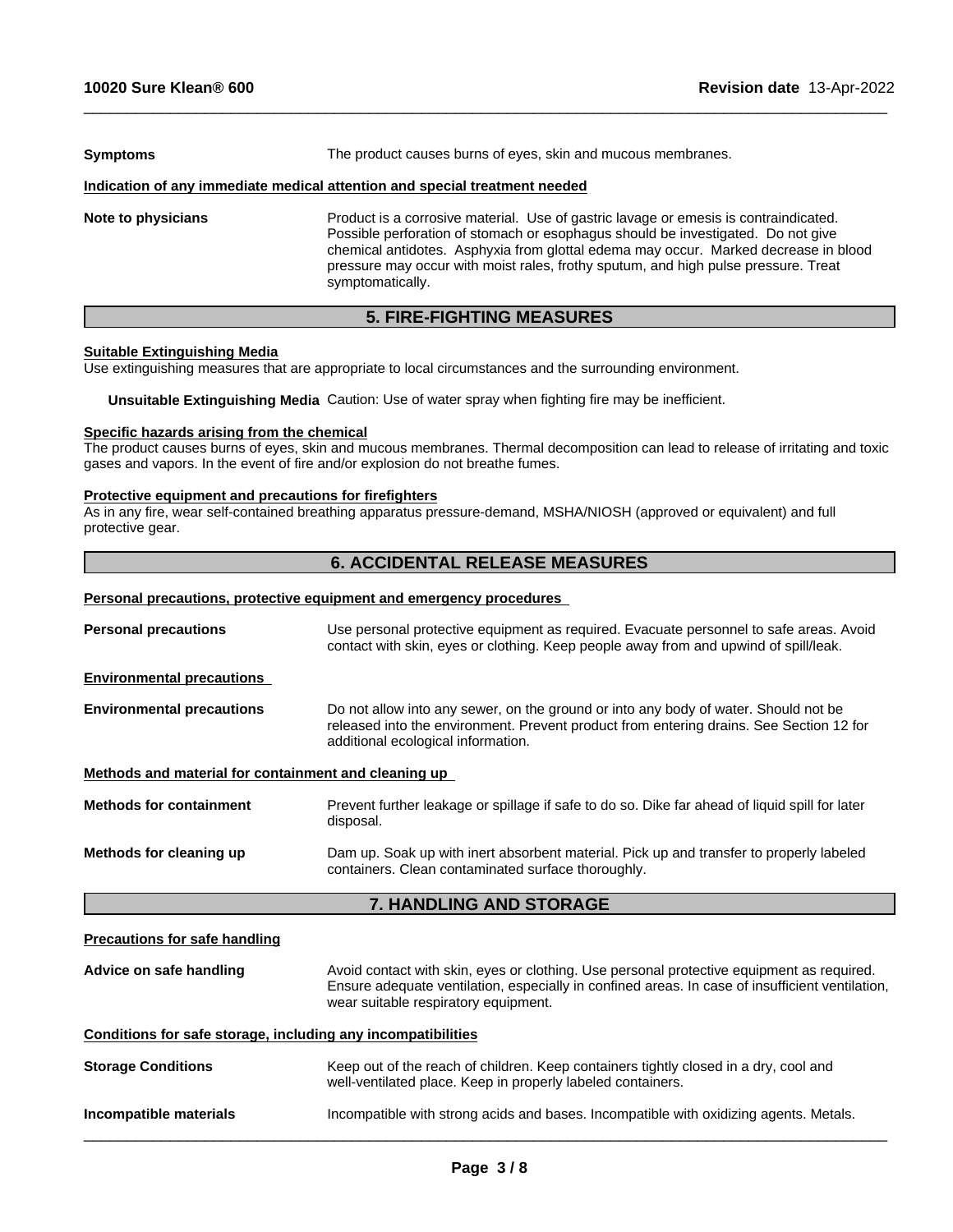# **8. EXPOSURE CONTROLS/PERSONAL PROTECTION**

 $\_$  ,  $\_$  ,  $\_$  ,  $\_$  ,  $\_$  ,  $\_$  ,  $\_$  ,  $\_$  ,  $\_$  ,  $\_$  ,  $\_$  ,  $\_$  ,  $\_$  ,  $\_$  ,  $\_$  ,  $\_$  ,  $\_$  ,  $\_$  ,  $\_$  ,  $\_$  ,  $\_$  ,  $\_$  ,  $\_$  ,  $\_$  ,  $\_$  ,  $\_$  ,  $\_$  ,  $\_$  ,  $\_$  ,  $\_$  ,  $\_$  ,  $\_$  ,  $\_$  ,  $\_$  ,  $\_$  ,  $\_$  ,  $\_$  ,

# **Control parameters**

| <b>Exposure Guidelines</b>                                                                           |                                                                                                                |                                                                                                                                                                                                                                                                                                                                                                                                                                                      |                                                                |  |
|------------------------------------------------------------------------------------------------------|----------------------------------------------------------------------------------------------------------------|------------------------------------------------------------------------------------------------------------------------------------------------------------------------------------------------------------------------------------------------------------------------------------------------------------------------------------------------------------------------------------------------------------------------------------------------------|----------------------------------------------------------------|--|
| <b>Chemical name</b>                                                                                 | <b>ACGIH TLV</b>                                                                                               | <b>OSHA PEL</b>                                                                                                                                                                                                                                                                                                                                                                                                                                      | <b>NIOSH IDLH</b>                                              |  |
| Hydrogen Chloride<br>7647-01-0                                                                       | Ceiling: 2 ppm                                                                                                 | (vacated) Ceiling: 5 ppm<br>(vacated) Ceiling: 7 mg/m <sup>3</sup><br>Ceiling: 5 ppm<br>Ceiling: 7 mg/m <sup>3</sup>                                                                                                                                                                                                                                                                                                                                 | IDLH: 50 ppm<br>Ceiling: 5 ppm<br>Ceiling: 7 mg/m <sup>3</sup> |  |
| NIOSH IDLH Immediately Dangerous to Life or Health                                                   |                                                                                                                |                                                                                                                                                                                                                                                                                                                                                                                                                                                      |                                                                |  |
| <b>Other information</b>                                                                             | Vacated limits revoked by the Court of Appeals decision in AFL-CIO v. OSHA, 965 F.2d 962<br>(11th Cir., 1992). |                                                                                                                                                                                                                                                                                                                                                                                                                                                      |                                                                |  |
| <b>Appropriate engineering controls</b>                                                              |                                                                                                                |                                                                                                                                                                                                                                                                                                                                                                                                                                                      |                                                                |  |
| <b>Engineering Controls</b><br>Individual protection measures, such as personal protective equipment | Showers. Eyewash stations. Ventilation systems.                                                                | Application equipment, scaffolding, swing stages and support systems must be constructed<br>of acid resistant materials. Brush on or apply at the lowest practical pressure. Do not<br>atomize during application. Beware of wind drift. Proper work practices and planning should<br>be utilized to avoid contact with workers, passersby, and non-masonry surfaces.                                                                                |                                                                |  |
|                                                                                                      |                                                                                                                |                                                                                                                                                                                                                                                                                                                                                                                                                                                      |                                                                |  |
| <b>Eye/face protection</b>                                                                           | Tight sealing safety goggles. Face protection shield.                                                          |                                                                                                                                                                                                                                                                                                                                                                                                                                                      |                                                                |  |
| Skin and body protection                                                                             | Wear protective gloves and protective clothing.                                                                |                                                                                                                                                                                                                                                                                                                                                                                                                                                      |                                                                |  |
| <b>Respiratory protection</b>                                                                        | provided in accordance with current local regulations.                                                         | If exposure limits are exceeded or irritation is experienced, NIOSH/MSHA approved<br>respiratory protection should be worn. Positive-pressure supplied air respirators may be<br>required for high airborne contaminant concentrations. Respiratory protection must be                                                                                                                                                                               |                                                                |  |
| <b>General Hygiene Considerations</b>                                                                |                                                                                                                | When using do not eat, drink or smoke. Wash contaminated clothing before reuse. Keep<br>away from food, drink and animal feeding stuffs. Contaminated work clothing should not be<br>allowed out of the workplace. Regular cleaning of equipment, work area and clothing is<br>recommended. Avoid contact with skin, eyes or clothing. Take off all contaminated clothing<br>and wash it before reuse. Wear suitable gloves and eye/face protection. |                                                                |  |
|                                                                                                      | <b>9. PHYSICAL AND CHEMICAL PROPERTIES</b>                                                                     |                                                                                                                                                                                                                                                                                                                                                                                                                                                      |                                                                |  |

# **Information on basic physical and chemical properties**

| Liquid<br><b>Physical state</b><br>Odor<br>Pungent<br>Appearance<br>clear<br>No information available<br>Slight amber<br><b>Odor threshold</b><br>Color |  |
|---------------------------------------------------------------------------------------------------------------------------------------------------------|--|
| Remarks • Method<br>Values<br><b>Property</b>                                                                                                           |  |
| @ 1:9 Dilution<br>0.1<br>рH                                                                                                                             |  |
| Melting point / freezing point °F<br>$-30 °C /$<br>-22 °F                                                                                               |  |
| No information available<br>Boiling point / boiling range                                                                                               |  |
| Not Applicable<br><b>Flash point</b>                                                                                                                    |  |
| No information available<br><b>Evaporation rate</b>                                                                                                     |  |
| No information available<br>Flammability (solid, gas)                                                                                                   |  |
| <b>Flammability Limit in Air</b>                                                                                                                        |  |
| No information available<br>Upper flammability limit:                                                                                                   |  |
| No information available<br>Lower flammability limit:                                                                                                   |  |
| No information available<br>Vapor pressure                                                                                                              |  |
| No information available<br>Vapor density                                                                                                               |  |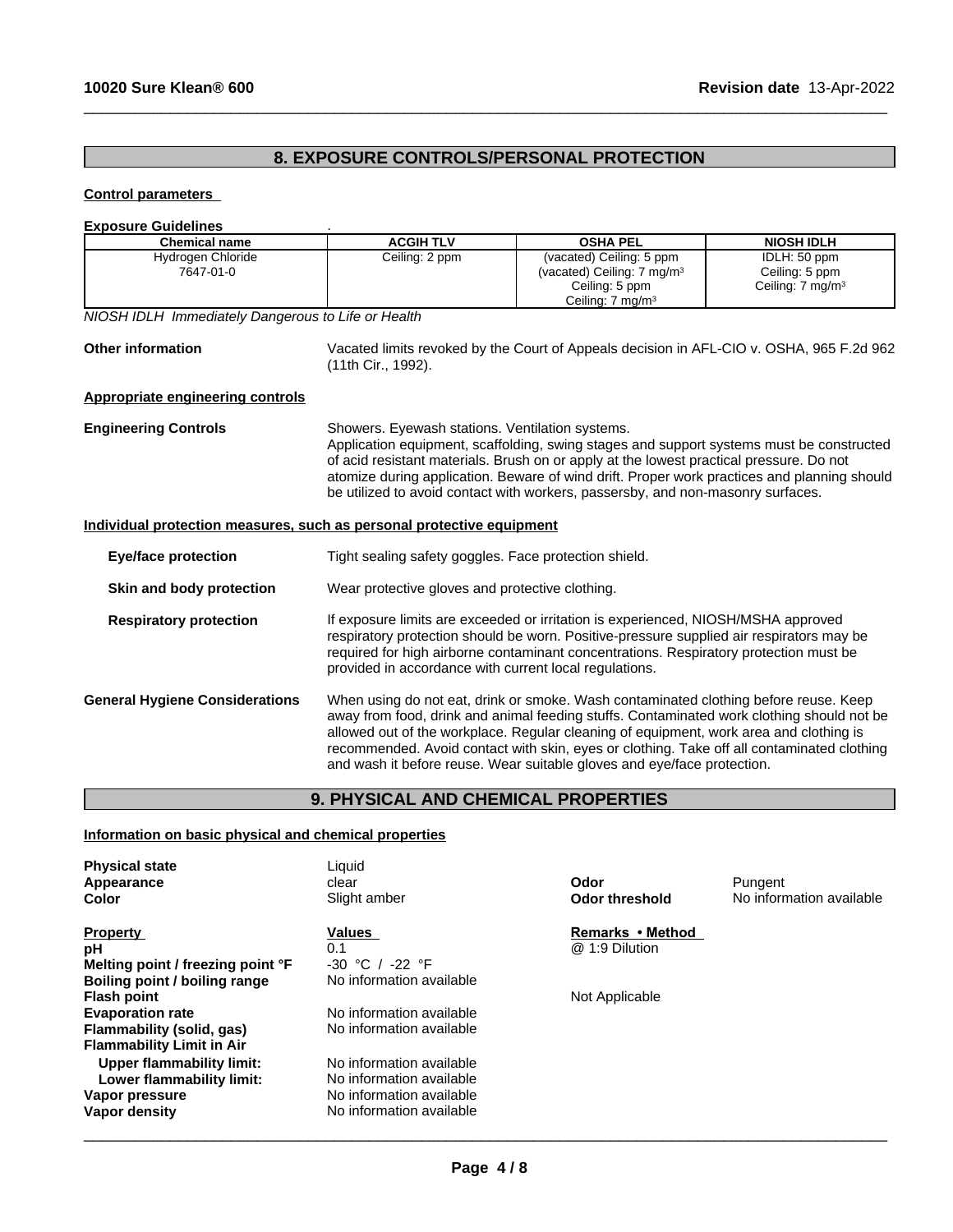**Specific gravity** 1.13<br> **Water solubility** comp **Solubility in other solvents** No information available<br> **Partition coefficient** No information available **Partition** coefficient **Autoignition temperature** No information available **Decomposition temperature** No information available<br> **Kinematic viscosity** No information available **Kinematic viscosity**<br>Dynamic viscosity

**completely soluble**<br>No information available **No information available** 

# **10. STABILITY AND REACTIVITY**

 $\_$  ,  $\_$  ,  $\_$  ,  $\_$  ,  $\_$  ,  $\_$  ,  $\_$  ,  $\_$  ,  $\_$  ,  $\_$  ,  $\_$  ,  $\_$  ,  $\_$  ,  $\_$  ,  $\_$  ,  $\_$  ,  $\_$  ,  $\_$  ,  $\_$  ,  $\_$  ,  $\_$  ,  $\_$  ,  $\_$  ,  $\_$  ,  $\_$  ,  $\_$  ,  $\_$  ,  $\_$  ,  $\_$  ,  $\_$  ,  $\_$  ,  $\_$  ,  $\_$  ,  $\_$  ,  $\_$  ,  $\_$  ,  $\_$  ,

### **Reactivity**

No data available

## **Chemical stability**

Stable under recommended storage conditions.

#### **Possibility of hazardous reactions**

None under normal processing.

#### **Conditions to avoid**

Extremes of temperature and direct sunlight.

#### **Incompatible materials**

Incompatible with strong acids and bases. Incompatible with oxidizing agents. Metals.

# **Hazardous decomposition products**

Thermal decomposition can lead to release of irritating and toxic gases and vapors.

# **11. TOXICOLOGICAL INFORMATION**

## **Information on likely routes of exposure**

|                                                       | <b>Product Information</b> | Corrosive                                                              |
|-------------------------------------------------------|----------------------------|------------------------------------------------------------------------|
| Avoid breathing vapors or mists.<br><b>Inhalation</b> |                            |                                                                        |
|                                                       | Eye contact                | Corrosive to the eyes and may cause severe damage including blindness. |
|                                                       | <b>Skin Contact</b>        | Corrosive, Causes severe burns.                                        |
|                                                       | Ingestion                  | Harmful if swallowed. Can burn mouth, throat, and stomach.             |
|                                                       |                            |                                                                        |

## **Component Information**

| Chemical name     | LD50/Oral             | <b>LD50/Dermal</b>           | <b>Inhalation LC50</b>  |
|-------------------|-----------------------|------------------------------|-------------------------|
| Water             | $> 90$ mL/kg (Rat)    |                              |                         |
| 7732-18-5         |                       |                              |                         |
| Hydrogen Chloride | 238 - 277 mg/kg (Rat) | ( Rabbit )<br>> 5010 mg/kg ( | $= 1.68$ mg/L (Rat) 1 h |
| 7647-01-0         |                       |                              |                         |

## **<u>Symptoms related to the physical, chemical and toxicological characteristics</u>**

**Symptoms** The product causes burns of eyes, skin and mucous membranes.

#### **Delayed and immediate effects as well as chronic effects from short and long-term exposure**

| <b>Sensitization</b>   | No information available.                                                                 |
|------------------------|-------------------------------------------------------------------------------------------|
| Germ cell mutagenicity | No information available.                                                                 |
| Carcinogenicity        | This product does not contain any carcinogens or potential carcinogens as listed by OSHA, |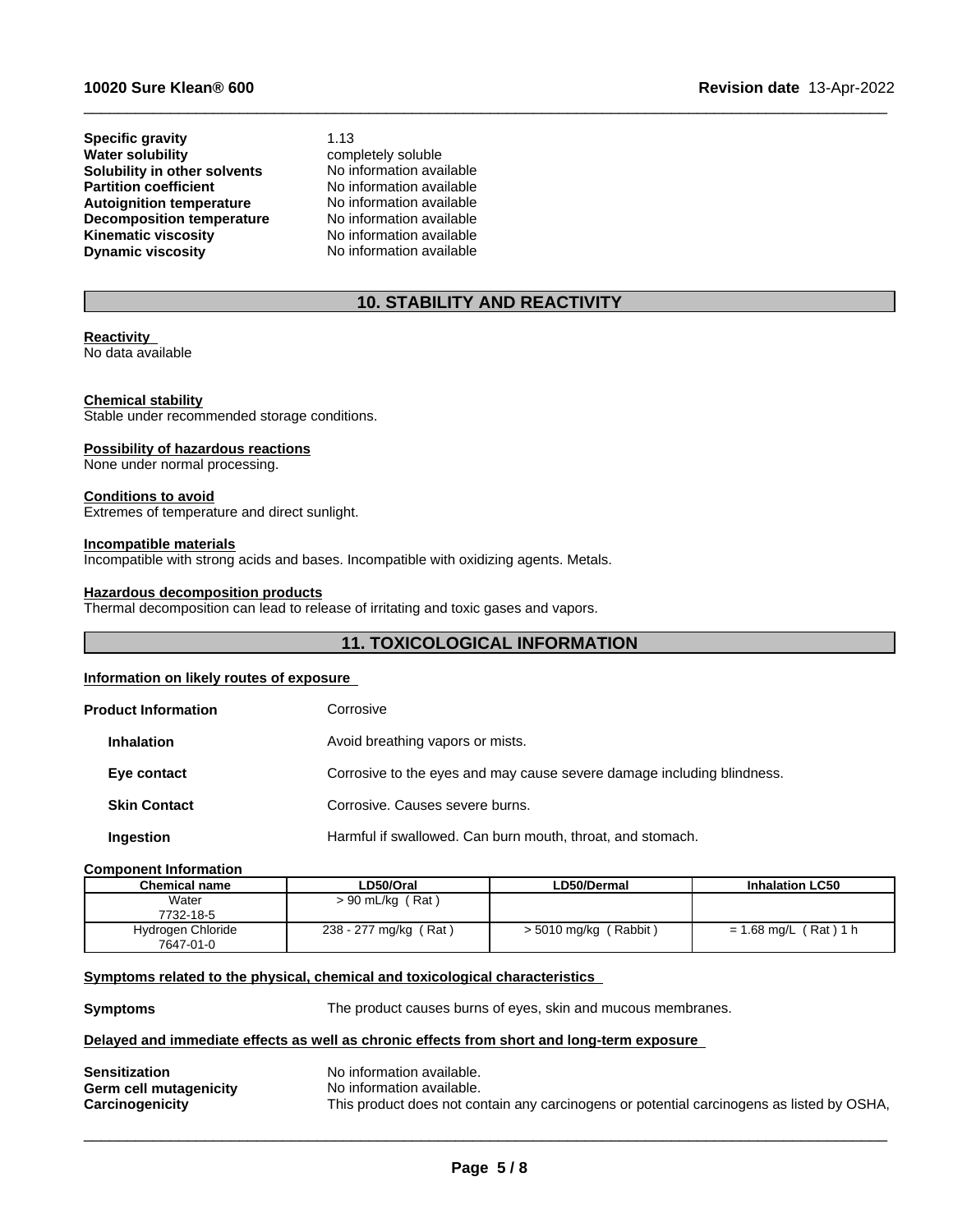|                                                                               | IARC or NTP.              |                                                                                        |            |             |  |  |
|-------------------------------------------------------------------------------|---------------------------|----------------------------------------------------------------------------------------|------------|-------------|--|--|
| <b>Chemical name</b>                                                          | <b>ACGIH</b>              | <b>IARC</b>                                                                            | <b>NTP</b> | <b>OSHA</b> |  |  |
| <b>Hydrogen Chloride</b><br>7647-01-0                                         |                           | Group 3                                                                                |            | X           |  |  |
| IARC (International Agency for Research on Cancer)                            |                           |                                                                                        |            |             |  |  |
| Group 3 - Not Classifiable as to Carcinogenicity in Humans                    |                           | OSHA (Occupational Safety and Health Administration of the US Department of Labor)     |            |             |  |  |
| $X$ - Present                                                                 |                           |                                                                                        |            |             |  |  |
| <b>Reproductive toxicity</b>                                                  | No information available. |                                                                                        |            |             |  |  |
| <b>STOT - single exposure</b>                                                 |                           | May cause respiratory irritation.                                                      |            |             |  |  |
| <b>STOT - repeated exposure</b>                                               | No information available. |                                                                                        |            |             |  |  |
| <b>Target organ effects</b>                                                   |                           | Eyes, Respiratory system, Skin.                                                        |            |             |  |  |
| <b>Aspiration hazard</b>                                                      | No information available. |                                                                                        |            |             |  |  |
| Numerical measures of toxicity - Product Information                          |                           |                                                                                        |            |             |  |  |
| The following values are calculated based on chapter 3.1 of the GHS document. |                           |                                                                                        |            |             |  |  |
| <b>ATEmix (oral)</b>                                                          | 892 mg/kg                 |                                                                                        |            |             |  |  |
| <b>ATEmix (dermal)</b>                                                        | 18804 mg/kg               |                                                                                        |            |             |  |  |
| <b>ATEmix (inhalation-gas)</b>                                                | 2112 mg/l                 |                                                                                        |            |             |  |  |
| <b>ATEmix (inhalation-dust/mist)</b>                                          | $0.2$ mg/l                |                                                                                        |            |             |  |  |
|                                                                               |                           | <b>12. ECOLOGICAL INFORMATION</b>                                                      |            |             |  |  |
|                                                                               |                           |                                                                                        |            |             |  |  |
| <b>Ecotoxicity</b>                                                            |                           |                                                                                        |            |             |  |  |
| Persistence and degradability                                                 |                           |                                                                                        |            |             |  |  |
| No information available.                                                     |                           |                                                                                        |            |             |  |  |
|                                                                               |                           |                                                                                        |            |             |  |  |
| <b>Bioaccumulation</b>                                                        |                           |                                                                                        |            |             |  |  |
| No information available.                                                     |                           |                                                                                        |            |             |  |  |
|                                                                               |                           |                                                                                        |            |             |  |  |
| Other adverse effects                                                         | No information available  |                                                                                        |            |             |  |  |
|                                                                               |                           | <b>13. DISPOSAL CONSIDERATIONS</b>                                                     |            |             |  |  |
| Waste treatment methods                                                       |                           |                                                                                        |            |             |  |  |
|                                                                               |                           |                                                                                        |            |             |  |  |
| Disposal of wastes                                                            | regulations.              | Disposal should be in accordance with applicable regional, national and local laws and |            |             |  |  |
| <b>Contaminated packaging</b>                                                 | Do not reuse container.   |                                                                                        |            |             |  |  |
| <b>US EPA Waste Number</b>                                                    | D <sub>0</sub> 02         |                                                                                        |            |             |  |  |
|                                                                               |                           |                                                                                        |            |             |  |  |
|                                                                               |                           |                                                                                        |            |             |  |  |

 $\_$  ,  $\_$  ,  $\_$  ,  $\_$  ,  $\_$  ,  $\_$  ,  $\_$  ,  $\_$  ,  $\_$  ,  $\_$  ,  $\_$  ,  $\_$  ,  $\_$  ,  $\_$  ,  $\_$  ,  $\_$  ,  $\_$  ,  $\_$  ,  $\_$  ,  $\_$  ,  $\_$  ,  $\_$  ,  $\_$  ,  $\_$  ,  $\_$  ,  $\_$  ,  $\_$  ,  $\_$  ,  $\_$  ,  $\_$  ,  $\_$  ,  $\_$  ,  $\_$  ,  $\_$  ,  $\_$  ,  $\_$  ,  $\_$  ,

# **14. TRANSPORT INFORMATION**

| <b>DOT</b>                 | Regulated                                                       |
|----------------------------|-----------------------------------------------------------------|
| UN number                  | UN3264                                                          |
| UN proper shipping name    | Corrosive liquid, acidic, inorganic, n.o.s. (Hydrochloric Acid) |
| Transport hazard class(es) |                                                                 |
| Packing group              |                                                                 |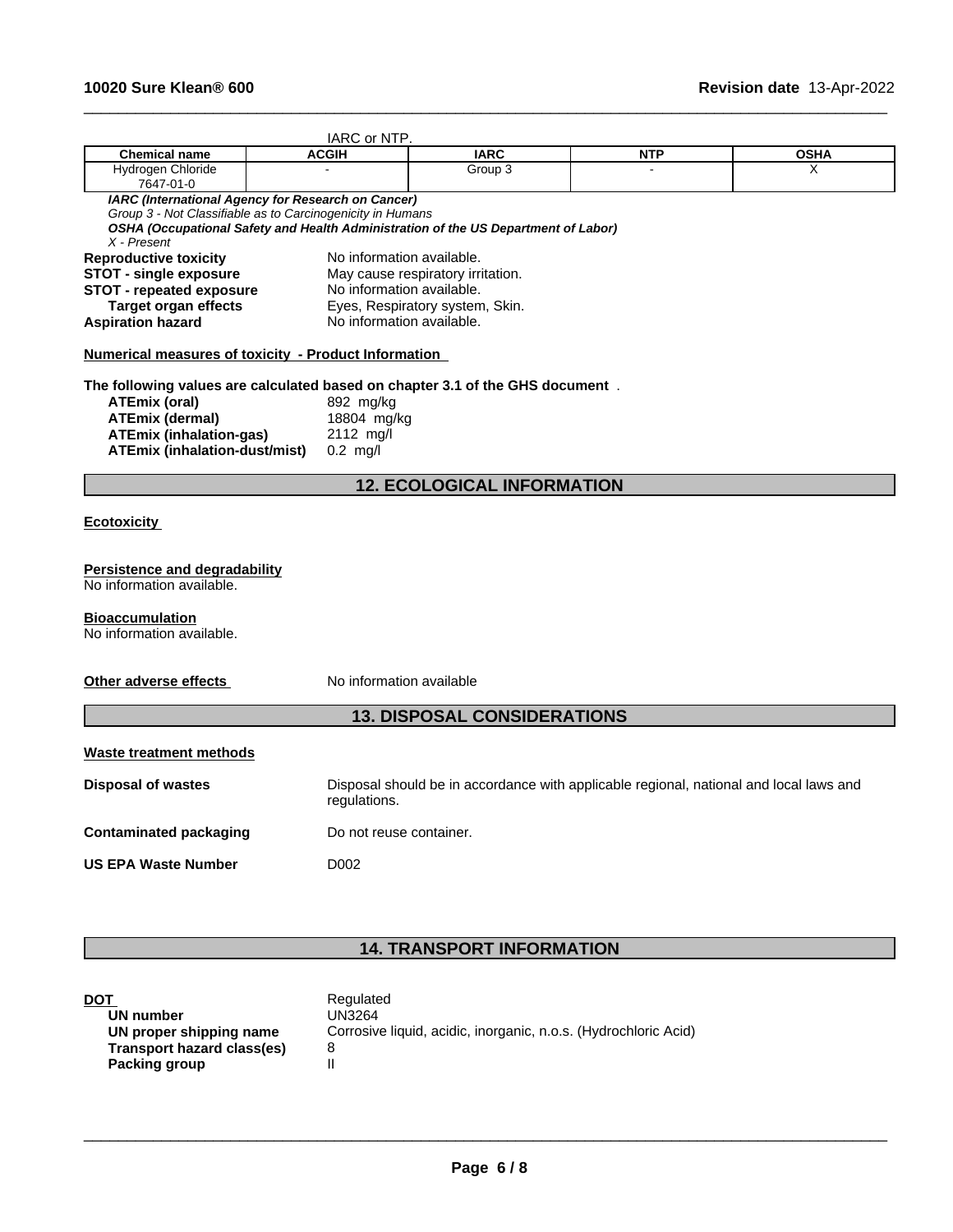# **15. REGULATORY INFORMATION**

 $\_$  ,  $\_$  ,  $\_$  ,  $\_$  ,  $\_$  ,  $\_$  ,  $\_$  ,  $\_$  ,  $\_$  ,  $\_$  ,  $\_$  ,  $\_$  ,  $\_$  ,  $\_$  ,  $\_$  ,  $\_$  ,  $\_$  ,  $\_$  ,  $\_$  ,  $\_$  ,  $\_$  ,  $\_$  ,  $\_$  ,  $\_$  ,  $\_$  ,  $\_$  ,  $\_$  ,  $\_$  ,  $\_$  ,  $\_$  ,  $\_$  ,  $\_$  ,  $\_$  ,  $\_$  ,  $\_$  ,  $\_$  ,  $\_$  ,

# **International Inventories TSCA** Complies<br> **DSL/NDSL** Complies **DSL/NDSL**

# **Legend:**

 *TSCA - United States Toxic Substances Control Act Section 8(b) Inventory DSL/NDSL - Canadian Domestic Substances List/Non-Domestic Substances List*

# **US Federal Regulations**

# **SARA 313**

Section 313 of Title III of the Superfund Amendments and Reauthorization Act of 1986 (SARA). This product contains a chemical or chemicals which are subject to the reporting requirements of the Act and Title 40 of the Code of Federal Regulations, Part 372

| <b>Chemical name</b>                  | CAS No.   | Weight-%  | <b>SARA 313 - Threshold</b><br>Values % |
|---------------------------------------|-----------|-----------|-----------------------------------------|
| Hydrogen Chloride - 7647-01-0         | 7647-01-0 | $10 - 30$ | 1.0                                     |
| <b>SARA 311/312 Hazard Categories</b> |           |           |                                         |
| Acute health hazard                   | Yes.      |           |                                         |
| <b>Chronic Health Hazard</b>          | No        |           |                                         |
| Fire hazard                           | No        |           |                                         |
| Sudden release of pressure hazard     | No        |           |                                         |
| <b>Reactive Hazard</b>                | No        |           |                                         |

# **CWA** (Clean Water Act)

This product contains the following substances which are regulated pollutants pursuant to the Clean Water Act (40 CFR 122.21 and 40 CFR 122.42)

| <b>Chemical name</b>           | <b>CWA - Reportable</b><br>Quantities | <b>CWA - Toxic Pollutants</b> | <b>CWA - Priority Pollutants</b> | <b>CWA - Hazardous</b><br><b>Substances</b> |
|--------------------------------|---------------------------------------|-------------------------------|----------------------------------|---------------------------------------------|
| Hydrogen Chloride<br>7647-01-0 | 5000 lb                               |                               |                                  |                                             |

## **CERCLA**

This material, as supplied, contains one or more substances regulated as a hazardous substance under the Comprehensive Environmental Response Compensation and Liability Act (CERCLA) (40 CFR 302)

| <b>Chemical name</b>   | <b>Hazardous Substances RQs</b> | CERCL<br>_A/SARA RQ | <b>Reportable Quantity (RQ)</b>                    |
|------------------------|---------------------------------|---------------------|----------------------------------------------------|
| Chloride<br>. ivdrogen | 5000 lb                         | 5000 lb             | 5000 lb final RQ<br>RQ                             |
| 7647<br>'7-01-∪        |                                 |                     | <b>RC</b><br>222<br>ka final<br>יש<br>' KU<br>21 U |

# **US State Regulations**

# **California Proposition 65**

This product does not contain any Proposition 65 chemicals

## **U.S. State Right-to-Know Regulations**

| <b>Chemical name</b> | ، امره ا<br>Jersev | 11CAtts<br>ออสบแนอ6แอ<br>ша | ำ≏vlvania<br>ыш |
|----------------------|--------------------|-----------------------------|-----------------|
| Chloride<br>Hvdroaen |                    |                             |                 |
| 7647-01-0            |                    |                             |                 |

| <b>16. OTHER INFORMATION</b> |                         |                       |                           |                                              |
|------------------------------|-------------------------|-----------------------|---------------------------|----------------------------------------------|
| <b>NFPA</b>                  | <b>Health hazards 3</b> | <b>Flammability 0</b> | Instability 0             | <b>Physical and chemical</b><br>properties - |
| <u>HMIS</u>                  | <b>Health hazards 3</b> | <b>Flammability 0</b> | <b>Physical hazards</b> 0 | Personal protection X                        |
|                              |                         |                       |                           |                                              |